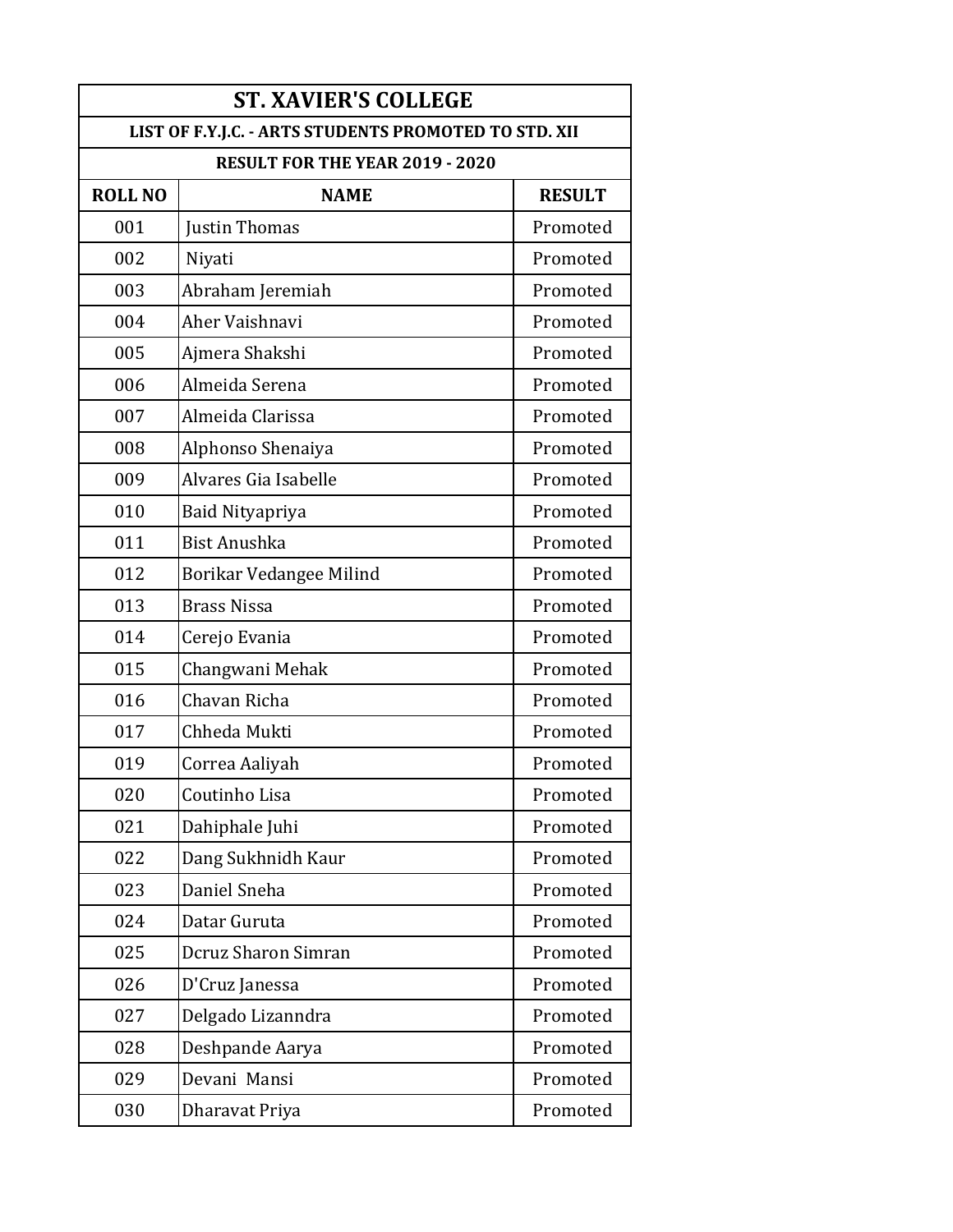| 031 | Dharne Trisha             | Promoted |
|-----|---------------------------|----------|
| 032 | Dharod Maitri             | Promoted |
| 033 | Dhuped Sachi              | Promoted |
| 034 | Dias Erica                | Promoted |
| 035 | Divate Hiranya            | Promoted |
| 036 | Dsa Aaron                 | Promoted |
| 038 | Dsouza Komal              | Promoted |
| 039 | Dsouza Shania             | Promoted |
| 040 | Dsouza Aarissa            | Promoted |
| 041 | Dsouza Malaika            | Promoted |
| 042 | Dsouza Alicia Ann         | Promoted |
| 043 | Dsouza Helina             | Promoted |
| 044 | D'Souza Jeremy Luke       | Promoted |
| 045 | <b>Fernandes Shanelle</b> | Promoted |
| 046 | Fernandes Riliaca         | Promoted |
| 047 | Fernandes Jynelle         | Promoted |
| 048 | Fernandes Keziah          | Promoted |
| 049 | Fernandez Marcelino       | Promoted |
| 050 | Gaikwad Kalyani           | Promoted |
| 051 | Ganatra Dhanvi            | Promoted |
| 052 | Gawali Manasi             | Promoted |
| 053 | George Maryann Annie      | Promoted |
| 054 | Godge Ananyaa             | Promoted |
| 055 | Godinho Deann             | Promoted |
| 056 | <b>Gonsalves Nicole</b>   | Promoted |
| 057 | Goradia Khushi            | Promoted |
| 058 | Hindurao Vedanti          | Promoted |
| 059 | <b>Hingorany Siya</b>     | Promoted |
| 060 | Irani Tia                 | Promoted |
| 061 | Jacob Jeslin              | Promoted |
| 062 | Jacob Joel Mathew         | Promoted |
| 063 | Jagtap Gauri              | Promoted |
| 064 | Jain Mallarie             | Promoted |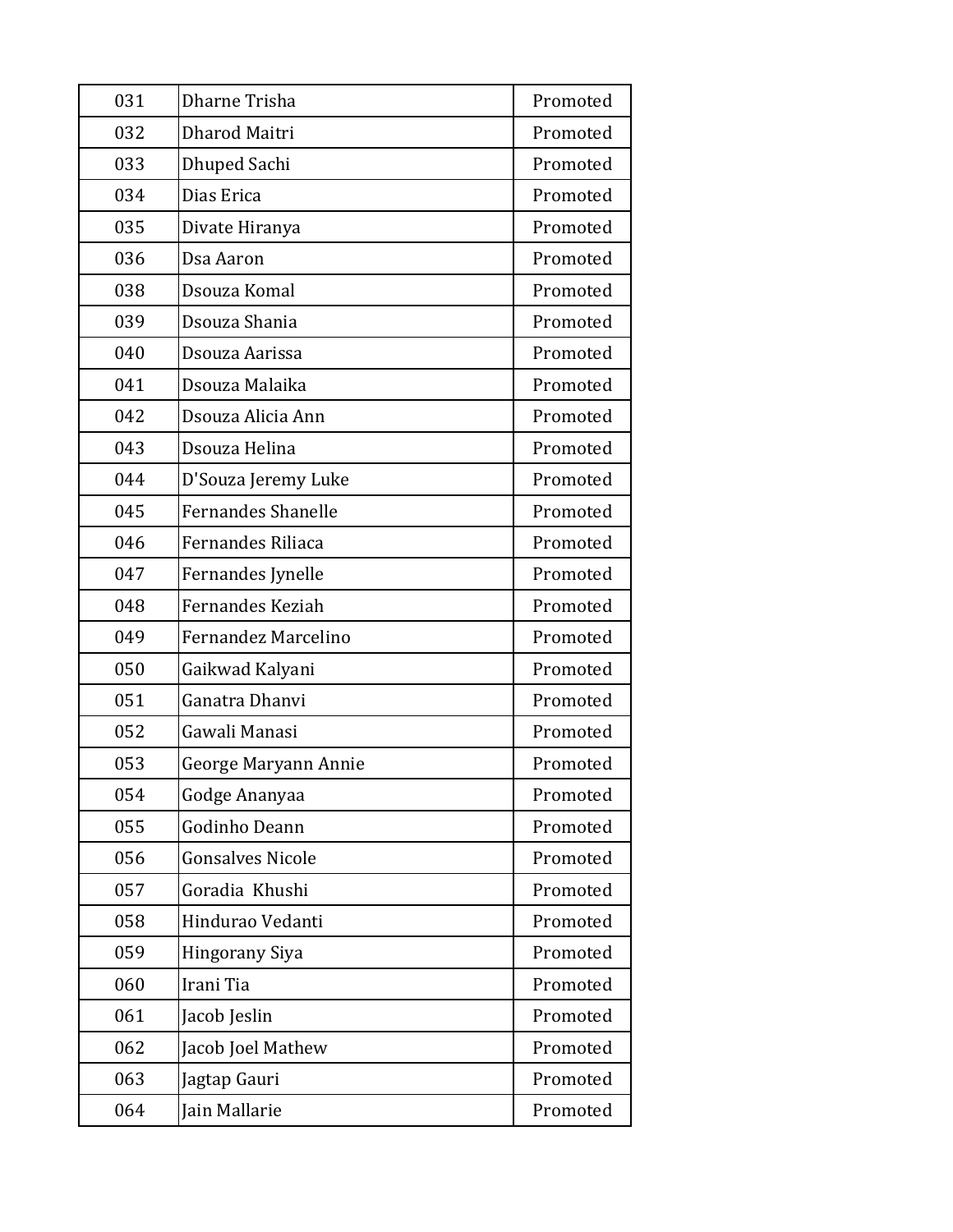| 065 | Jallawar Arushi           | Promoted |
|-----|---------------------------|----------|
| 066 | Jobanputra Keya           | Promoted |
| 067 | John Joanna               | Promoted |
| 068 | Joshi Krisha              | Promoted |
| 069 | Joshi Shivani             | Promoted |
| 070 | Kadam Khushee             | Promoted |
| 071 | Khandekar Jaaee           | Promoted |
| 072 | Kotwal Delna              | Promoted |
| 073 | Krishnan Atiyah           | Promoted |
| 074 | Lakhani Vanshika          | Promoted |
| 075 | Lewis Deandra Lynne Danny | Promoted |
| 076 | Lobo Lidia                | Promoted |
| 077 | Lobo Trizanne             | Promoted |
| 078 | Lobo Delisha              | Promoted |
| 079 | Lopes Sailee              | Promoted |
| 080 | Machado Tulip             | Promoted |
| 081 | Makwana Khushi            | Promoted |
| 082 | Mascarenhas Joshua        | Promoted |
| 083 | Mendonca Rachel           | Promoted |
| 084 | <b>Menon Naira</b>        | Promoted |
| 085 | Mestry Manasvi            | Promoted |
| 086 | Miranda Jovita            | Promoted |
| 087 | Mittal Khushi             | Promoted |
| 088 | Monteiro Leah             | Promoted |
| 089 | Muthuswamy Smrita         | Promoted |
| 090 | Muzumdar Tanishka         | Promoted |
| 091 | Nazareth Yana             | Promoted |
| 092 | Ninan Eva                 | Promoted |
| 093 | Oberoi Zoe Athena         | Promoted |
| 094 | Palrecha Shaili           | Promoted |
| 095 | Pangam Rishika            | Promoted |
| 096 | Panicker Joanne           | Promoted |
| 097 | Pardawala Mariya          | Promoted |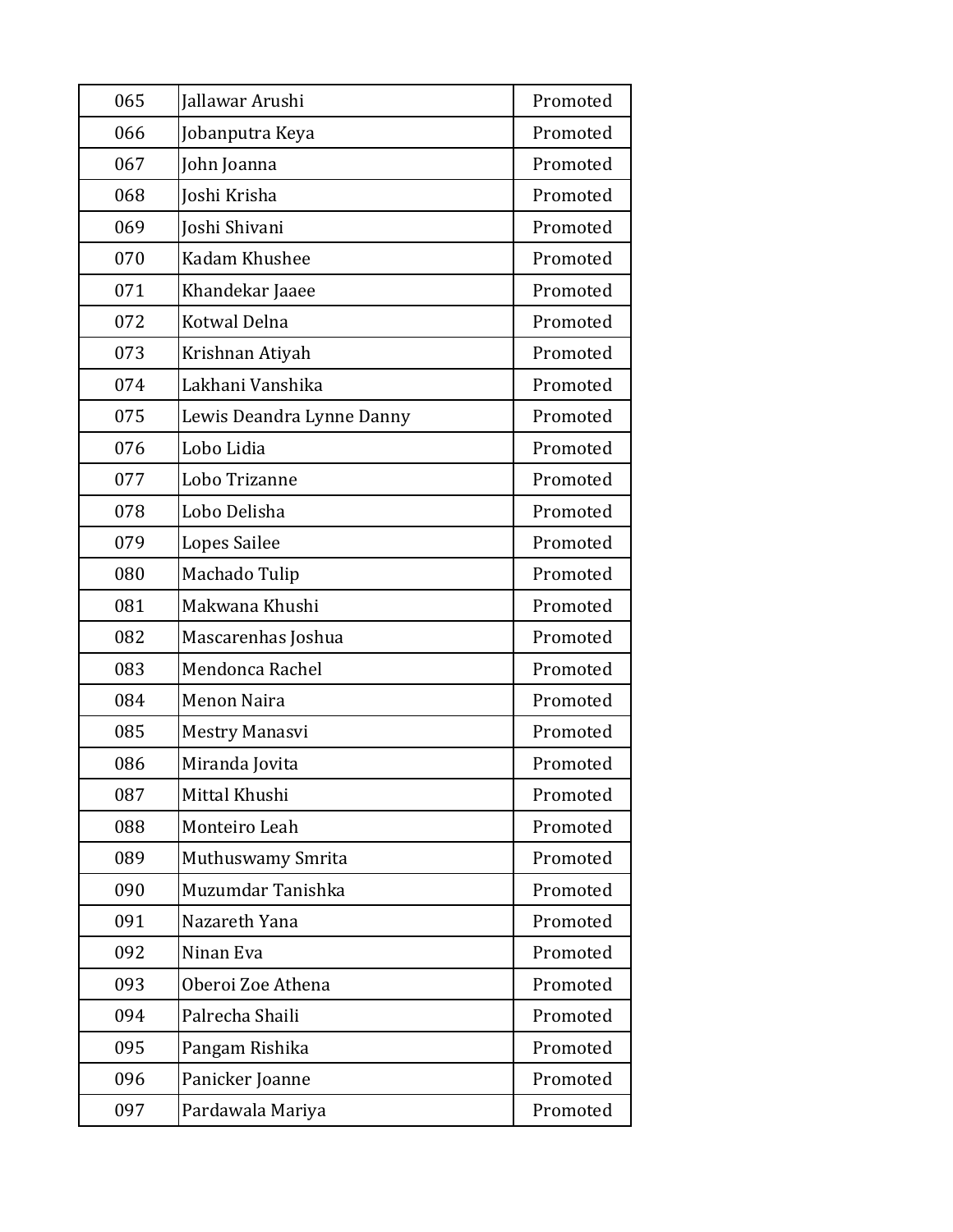| 098 | Patel Nisarg         | Promoted |
|-----|----------------------|----------|
| 099 | Patnaik Akankshya    | Promoted |
| 100 | Patrawala Hamza      | Promoted |
| 101 | Pednekar Shreya      | Promoted |
| 102 | Quadros Martina      | Promoted |
| 103 | Rai Suhaani          | Promoted |
| 104 | Ramnani Divanshi     | Promoted |
| 105 | Randeria Mehernaz    | Promoted |
| 106 | Raymond Elena        | Promoted |
| 107 | Roy Sheersha         | Promoted |
| 108 | Sanghavi Diya        | Promoted |
| 109 | Sanghavi Priyal      | Promoted |
| 110 | Sathe Varada         | Promoted |
| 111 | Sebastian Andrea     | Promoted |
| 112 | Sequeira Megan       | Promoted |
| 113 | Sequeira Anisha      | Promoted |
| 114 | Sequeira Sanjana     | Promoted |
| 115 | Shah Heli            | Promoted |
| 116 | Shah Bhaavyaa        | Promoted |
| 117 | Shah Sakshi          | Promoted |
| 118 | Shah Saachi          | Promoted |
| 119 | <b>Shah Palak</b>    | Promoted |
| 120 | Shanbhag Ananya      | Promoted |
| 121 | Sharma Gargi         | Promoted |
| 122 | Sheth Diva           | Promoted |
| 123 | Shinde Vibhuti       | Promoted |
| 124 | Shinu Diya           | Promoted |
| 125 | Shroff Lyla          | Promoted |
| 126 | Singhvi Gunjan       | Promoted |
| 127 | Thakkar Prisha       | Promoted |
| 128 | Thakker Radheye      | Promoted |
| 129 | <b>Vallary Borse</b> | Promoted |
| 130 | Verghese Reann Pearl | Promoted |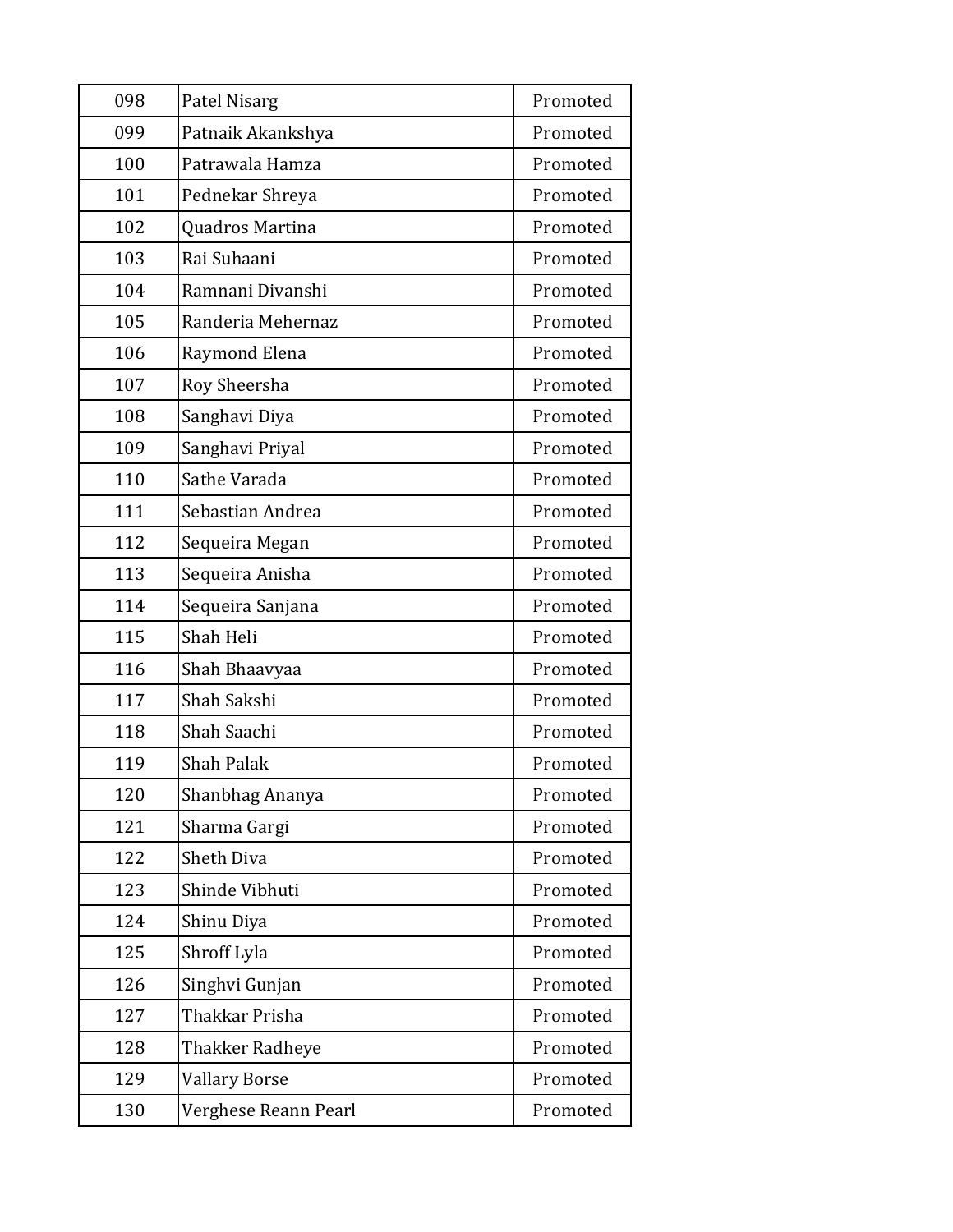| 131 | Sarnaik Preet                      | Promoted |
|-----|------------------------------------|----------|
| 151 | Adhwiti                            | Promoted |
| 152 | Anoushka                           | Promoted |
| 153 | Divya Darshini                     | Promoted |
| 154 | Melissa Jacob                      | Promoted |
| 155 | <b>Abraham Mevin</b>               | Promoted |
| 156 | Abraham Rachel Rhea                | Promoted |
| 157 | Agarwal Kashvi                     | Promoted |
| 158 | Agrawal Nishtha                    | Promoted |
| 159 | Alappat Jasmine                    | Promoted |
| 160 | Allencherry Angel                  | Promoted |
| 161 | Aphale Ananya                      | Promoted |
| 162 | <b>Bahl Sargam</b>                 | Promoted |
| 163 | <b>Barkataky Aachal</b>            | Promoted |
| 164 | <b>Bhogale Keyuri</b>              | Promoted |
| 165 | Braganza Kenrica                   | Promoted |
| 166 | Castelino Joshua Ignatius Lawrence | Promoted |
| 167 | Chavan Yoginee                     | Promoted |
| 168 | Chawla Mehr                        | Promoted |
| 169 | <b>Cheruvathoor Merlin</b>         | Promoted |
| 170 | <b>Chettiar Darren</b>             | Promoted |
| 171 | Chettiar Krisha Andrew             | Promoted |
| 172 | D'Britto Serena                    | Promoted |
| 173 | Dcosta Bensira                     | Promoted |
| 174 | Deshpande Ananya                   | Promoted |
| 175 | Deshpande Janhavi                  | Promoted |
| 176 | Desouza Dannon Rafael              | Promoted |
| 177 | Dev Avani                          | Promoted |
| 178 | Dham Arshdeep Kaur                 | Promoted |
| 179 | Dias Alicia                        | Promoted |
| 180 | Dsouza Lora                        | Promoted |
| 181 | Dsouza Sanisha                     | Promoted |
| 182 | Dsouza Shayanne                    | Promoted |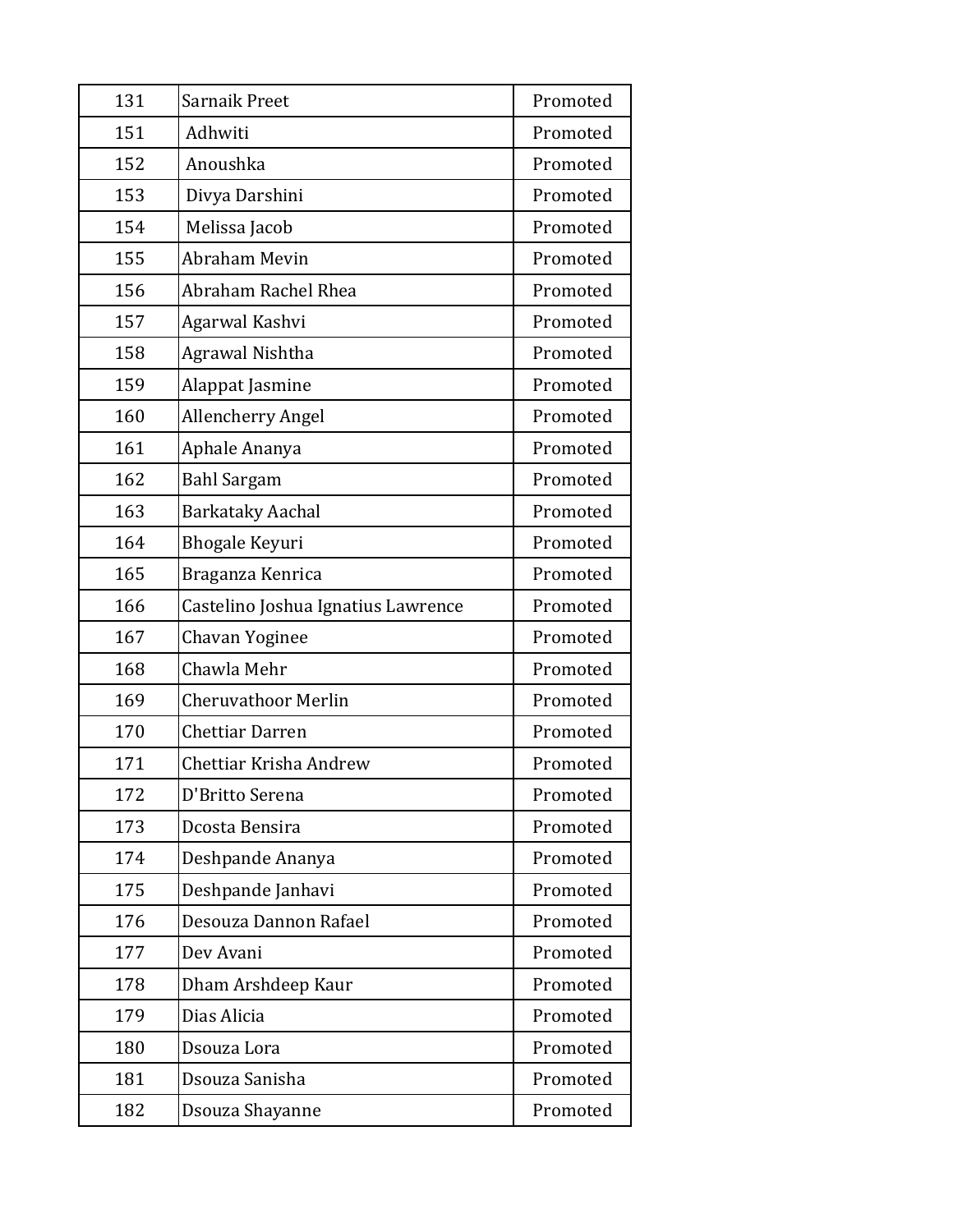| 183 | Dsouza Tanya                 | Promoted |
|-----|------------------------------|----------|
| 184 | Fernandes Crescentia Queenie | Promoted |
| 185 | <b>Fernandes Tianne</b>      | Promoted |
| 186 | Ferreira Shanelle            | Promoted |
| 187 | <b>Ghosh Shalin</b>          | Promoted |
| 188 | Hegde Naomi                  | Promoted |
| 189 | Jain Nikhar                  | Promoted |
| 190 | Jain Tanisha                 | Promoted |
| 191 | Jesson Kimberley             | Promoted |
| 192 | John Joanna                  | Promoted |
| 193 | John Joanna Maria            | Promoted |
| 194 | Kane Emily Elizabeth         | Promoted |
| 195 | Gopal Anushka                | Promoted |
| 196 | Kataria Tanishq              | Promoted |
| 197 | Khollam Ishika               | Promoted |
| 198 | Kulkarni Tirthangi           | Promoted |
| 199 | Kunumpurath Cecily           | Promoted |
| 200 | Kurlekar Kimaya              | Promoted |
| 201 | Lathi Diva                   | Promoted |
| 202 | Lopes Saniya                 | Promoted |
| 203 | Mahar Samriddhi              | Promoted |
| 204 | Malhan Karishma              | Promoted |
| 205 | Maniar Asmi                  | Promoted |
| 206 | Mankar Sanika                | Promoted |
| 207 | Maru Vihaa                   | Promoted |
| 208 | Mascarenhas Eileen           | Promoted |
| 209 | Mascarnis Michelle           | Promoted |
| 210 | Mate Harsh                   | Promoted |
| 211 | Mehta Rhea                   | Promoted |
| 212 | Mehta Sanchi                 | Promoted |
| 213 | Merchant Urja                | Promoted |
| 214 | Misquitta Samara             | Promoted |
| 215 | Mundra Aditi                 | Promoted |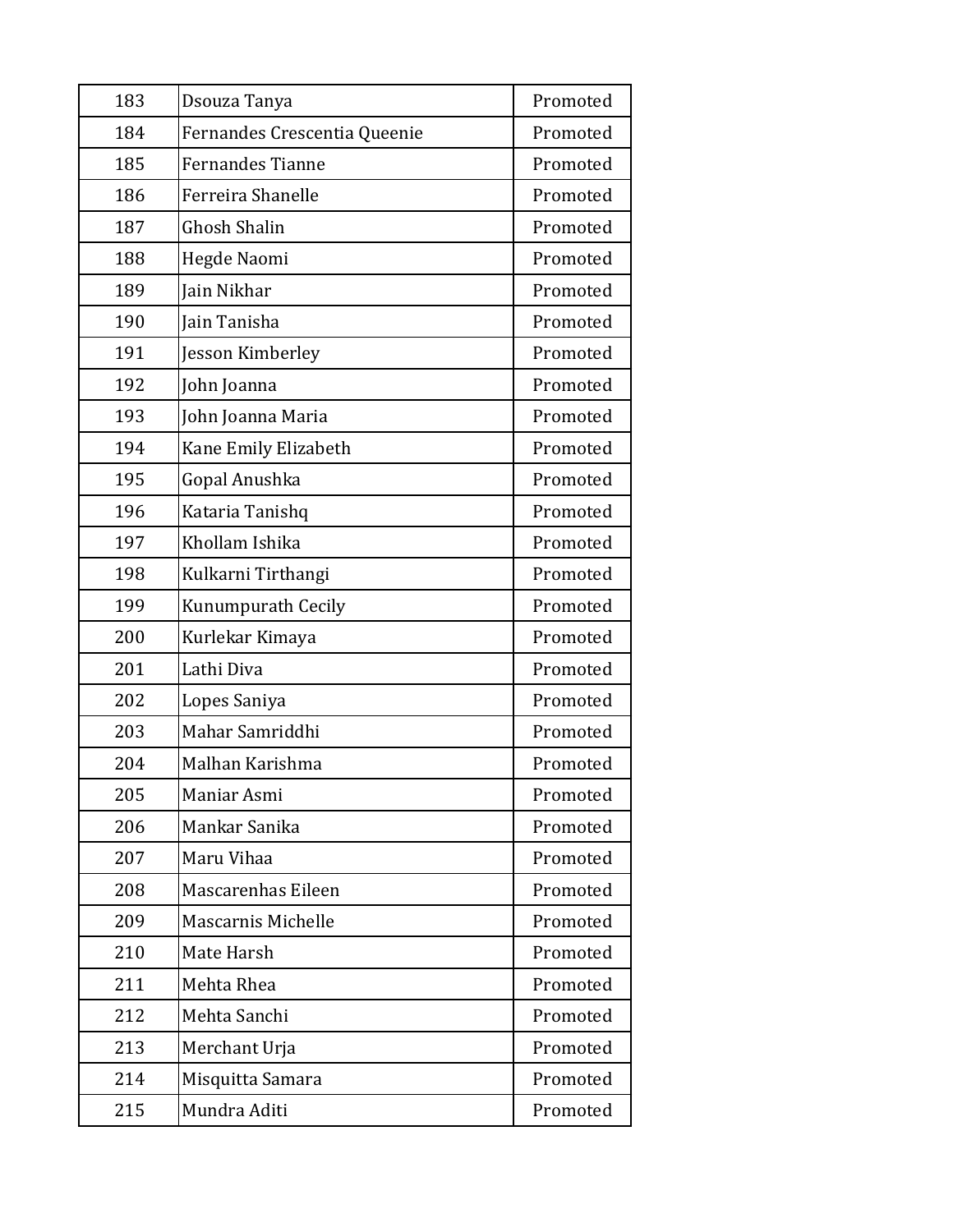| 216 | Munshi Maana        | Promoted |
|-----|---------------------|----------|
| 217 | Nair Aditi          | Promoted |
| 218 | Navlakhe Prachiti   | Promoted |
| 219 | Nayak Shamika       | Promoted |
| 220 | Ninan P Mathew Anna | Promoted |
| 221 | Noronha Keya        | Promoted |
| 222 | Pandey Aaria Parag  | Promoted |
| 223 | Pathak Yutika       | Promoted |
| 224 | Pawar Swarangie     | Promoted |
| 225 | Pereira Deniese     | Promoted |
| 226 | Pichholia Saniya    | Promoted |
| 227 | Pinto Krish         | Promoted |
| 228 | Pinto Sanjana       | Promoted |
| 229 | Pinto Shreya        | Promoted |
| 230 | Pisipati Manasvini  | Promoted |
| 231 | Pujari Varun        | Promoted |
| 232 | Rajaram Ananya      | Promoted |
| 233 | Rodrigues Zara      | Promoted |
| 234 | Rumao Celia         | Promoted |
| 235 | Saldanha Leona      | Promoted |
| 236 | Saldanha Stasia     | Promoted |
| 237 | Samuel Sarah        | Promoted |
| 238 | Santosh Sanjana     | Promoted |
| 239 | Sarfare Madhura     | Promoted |
| 240 | Satra Vanshika      | Promoted |
| 241 | Savla Hait          | Promoted |
| 242 | Sawant Gauri        | Promoted |
| 243 | Sen Ruchira         | Promoted |
| 244 | Sengupta Samriddhi  | Promoted |
| 245 | Shah Deeti          | Promoted |
| 246 | Shah Devansh        | Promoted |
| 247 | Shah Niyati         | Promoted |
| 248 | Shah Rushil         | Promoted |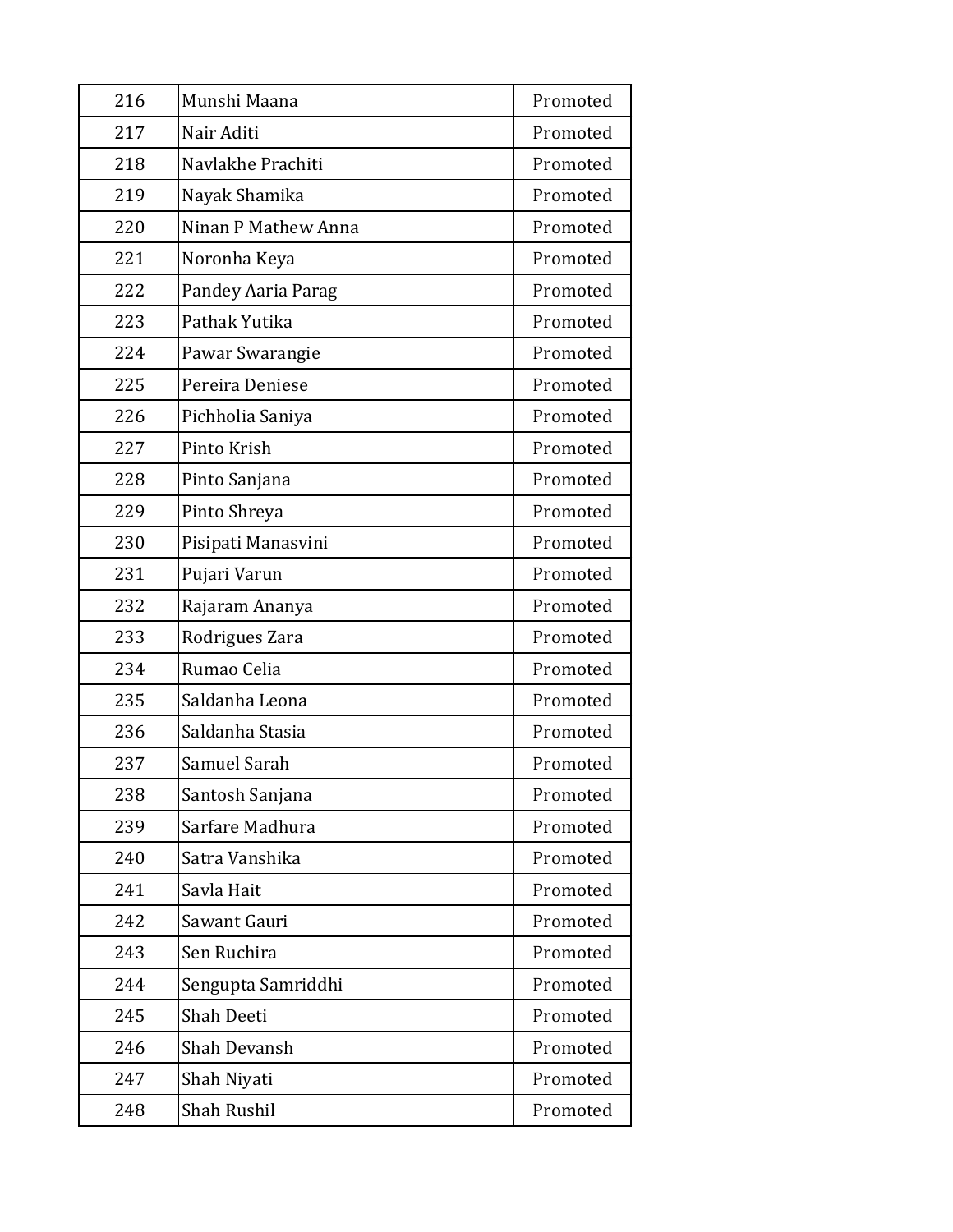| 249 | Shahdeo Aryanish         | Promoted |
|-----|--------------------------|----------|
| 250 | Sharma Aditi             | Promoted |
| 251 | <b>Sheth Maitree</b>     | Promoted |
| 252 | Shetty Aadithri          | Promoted |
| 253 | Shetty Ashna             | Promoted |
| 254 | Shetty Mokshka           | Promoted |
| 255 | <b>Shetty Shivani</b>    | Promoted |
| 256 | Shetty Vanisha           | Promoted |
| 257 | Shmitt Lynn Rita         | Promoted |
| 258 | Singh Shreya             | Promoted |
| 259 | Soares Melroy Cyril      | Promoted |
| 260 | Soreng Nelisma           | Promoted |
| 261 | Sparrow Kyra Annmary     | Promoted |
| 262 | Srikrishna Manya         | Promoted |
| 263 | <b>Sshetty Tanushree</b> | Promoted |
| 264 | Surana Ananya            | Promoted |
| 265 | Surana Deshna            | Promoted |
| 266 | Susan George Megha       | Promoted |
| 267 | Thoda Sulakshana         | Promoted |
| 268 | Tole Abhay               | Promoted |
| 269 | Trivedi Anushka          | Promoted |
| 270 | Valdeiro Megan Tarini    | Promoted |
| 271 | Varghese Simone          | Promoted |
| 272 | Vattakkattu Abraham      | Promoted |
| 273 | Vayalil Arpita           | Promoted |
| 274 | Vaz Janis                | Promoted |
| 275 | Vaz Joshua               | Promoted |
| 276 | Vidhani Pratichi         | Promoted |
| 277 | Vinaik Vedika            | Promoted |
| 278 | Vora Mahek               | Promoted |
| 279 | Warrier Vedika           | Promoted |
| 280 | Chowta Hritika           | Promoted |
| 281 | Chandiramani Nysha       | Promoted |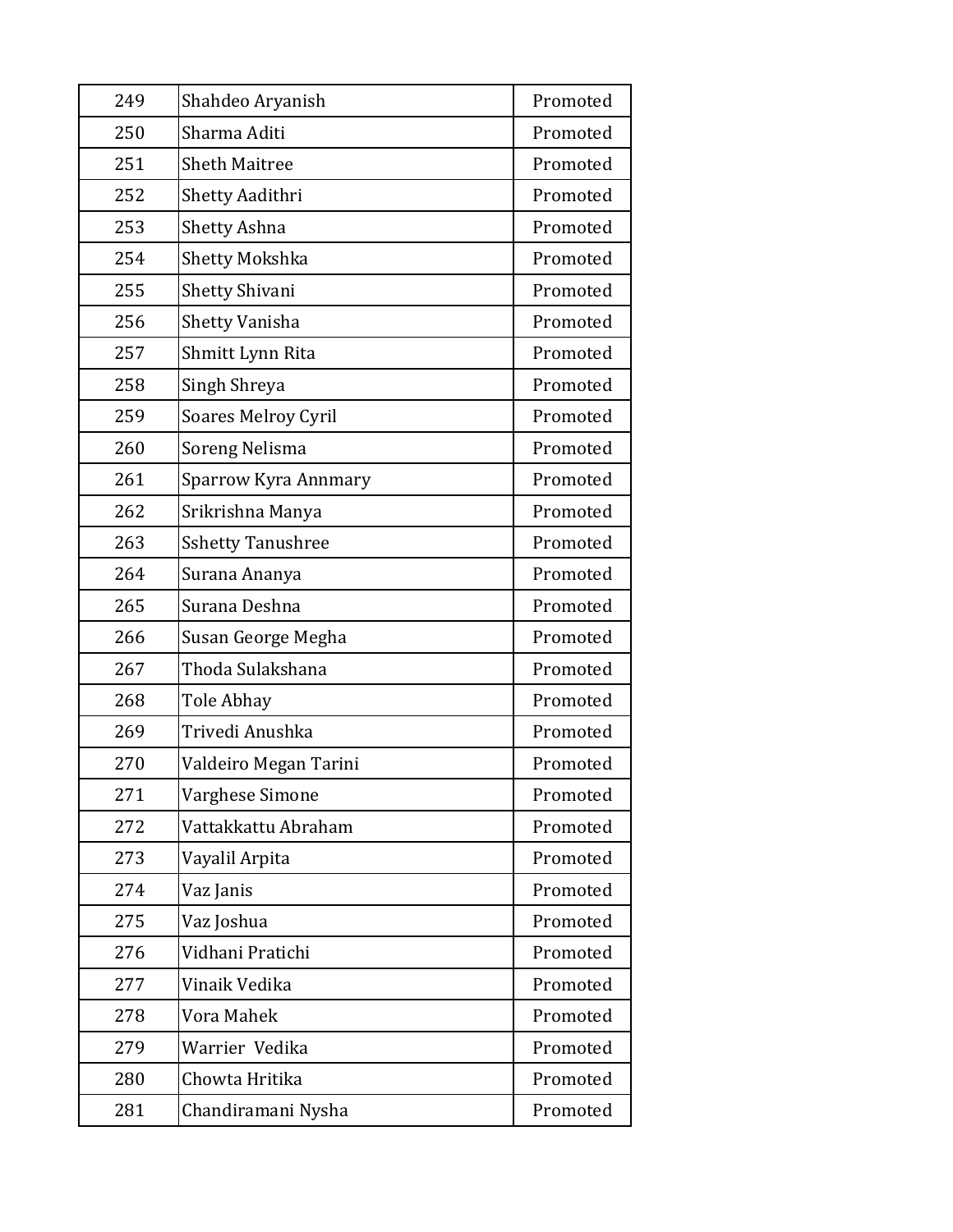| 301 | Amrita                  | Promoted |
|-----|-------------------------|----------|
| 302 | Caroline                | Promoted |
| 303 | Meher Jessiah           | Promoted |
| 304 | Acharya Aparna          | Promoted |
| 305 | Afonso Simone           | Promoted |
| 306 | <b>Agarwal Mahak</b>    | Promoted |
| 307 | Almeida Chiara          | Promoted |
| 308 | <b>Andrews Rachel</b>   | Promoted |
| 309 | Banerjee Tanishka       | Promoted |
| 310 | Bawaiskar Shruti        | Promoted |
| 311 | Bhardwaj Anant          | Promoted |
| 312 | <b>Bonwaity Chrisel</b> | Promoted |
| 313 | Braganza Reuben         | Promoted |
| 314 | Chalunkal Stephy        | Promoted |
| 315 | Chettiar Allen          | Promoted |
| 316 | Chettiar Calista        | Promoted |
| 317 | Colaco Aditi            | Promoted |
| 318 | Colaco Sarah            | Promoted |
| 319 | Couto Chriselle         | Promoted |
| 320 | Dabre Daniya            | Promoted |
| 321 | Dastoor Shanaya         | Promoted |
| 322 | D'Costa Sheryl          | Promoted |
| 323 | Desai Kashvi            | Promoted |
| 324 | Deshpande Gauri         | Promoted |
| 325 | Deshpande Yash          | Promoted |
| 326 | Devadas Jennifer        | Promoted |
| 327 | Dmonte Riya             | Promoted |
| 328 | Doke Amruta             | Promoted |
| 329 | Dsa Selina Richard      | Promoted |
| 330 | Dsilva Bethany          | Promoted |
| 331 | Dsilva Grace            | Promoted |
| 332 | Dsilva Melisa           | Promoted |
| 333 | D'Souza Gershom         | Promoted |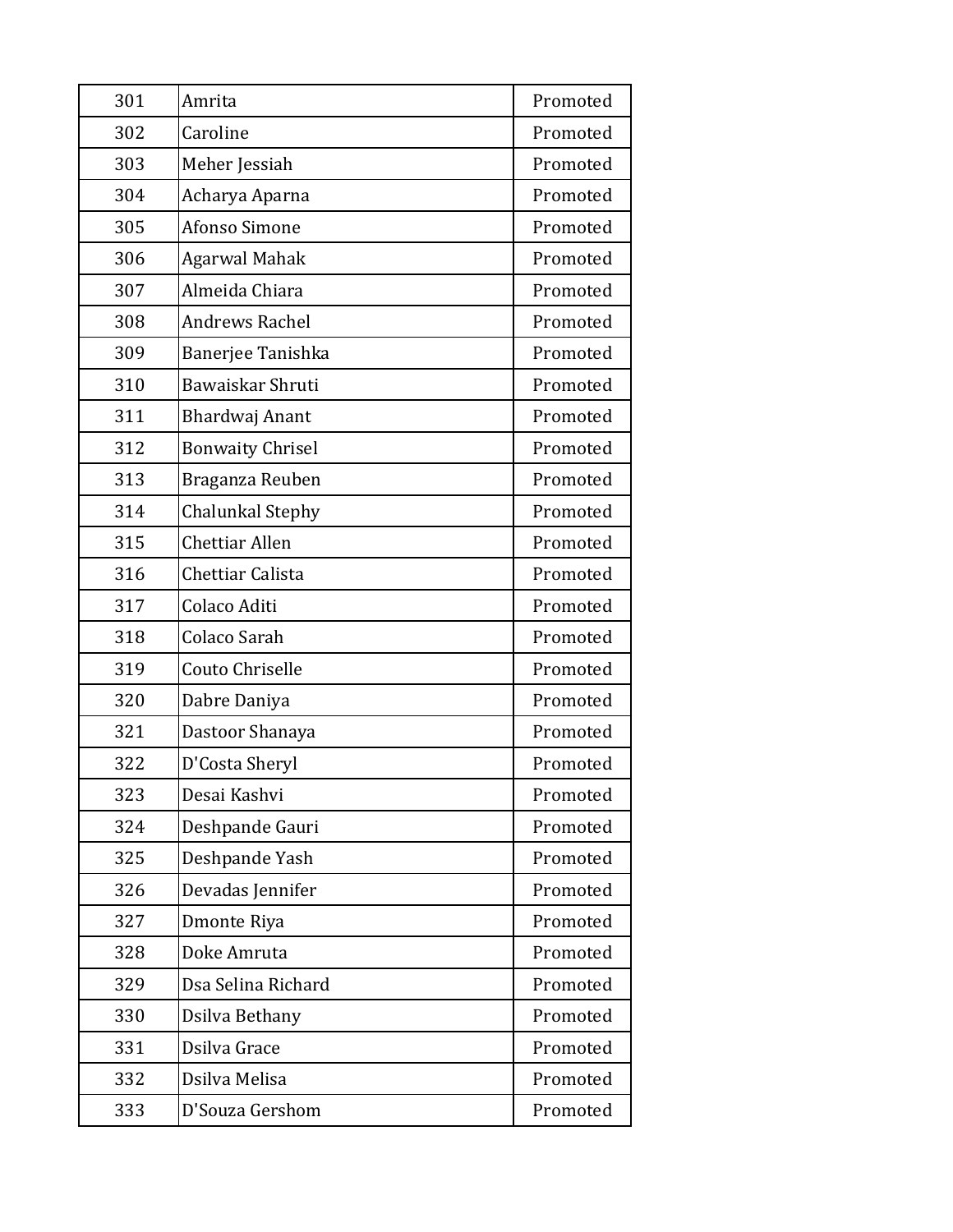| 334 | D'Souza Jonas          | Promoted |
|-----|------------------------|----------|
| 335 | D'Souza Keisha         | Promoted |
| 336 | D'Souza Naomi Theresa  | Promoted |
| 337 | Dsouza Rhiti           | Promoted |
| 338 | Dsouza Violet          | Promoted |
| 339 | Dsouza Vishmitha       | Promoted |
| 340 | <b>Fernandes Novia</b> | Promoted |
| 341 | Fernandes Seanna       | Promoted |
| 342 | Fernando Joann         | Promoted |
| 343 | Fonseca Alaina         | Promoted |
| 344 | <b>Francis Yvette</b>  | Promoted |
| 345 | Gaitonde Tejas         | Promoted |
| 346 | Gokhale Radhika        | Promoted |
| 347 | Golvala Huzan          | Promoted |
| 348 | Gomes Jovita           | Promoted |
| 349 | Gonsalves Aisha        | Promoted |
| 350 | Fernandes Gzifa        | Promoted |
| 351 | Jack Sanica            | Promoted |
| 352 | James Jenisha          | Promoted |
| 353 | Johnson Rosette        | Promoted |
| 354 | Joseph Jessica         | Promoted |
| 355 | Joshi Arnav            | Promoted |
| 356 | Kale Shravani          | Promoted |
| 357 | Karnik Avantika        | Promoted |
| 358 | Khandare Pratyancha    | Promoted |
| 359 | Koli Princia           | Promoted |
| 360 | Koshy Merlyn           | Promoted |
| 361 | Kulkarni Maitreyi      | Promoted |
| 362 | Kumar Tanmay           | Promoted |
| 363 | Kunjachan Pearl        | Promoted |
| 364 | Lalka Luy              | Promoted |
| 365 | Lobo Ashlyn            | Promoted |
| 366 | Lobo Fiona             | Promoted |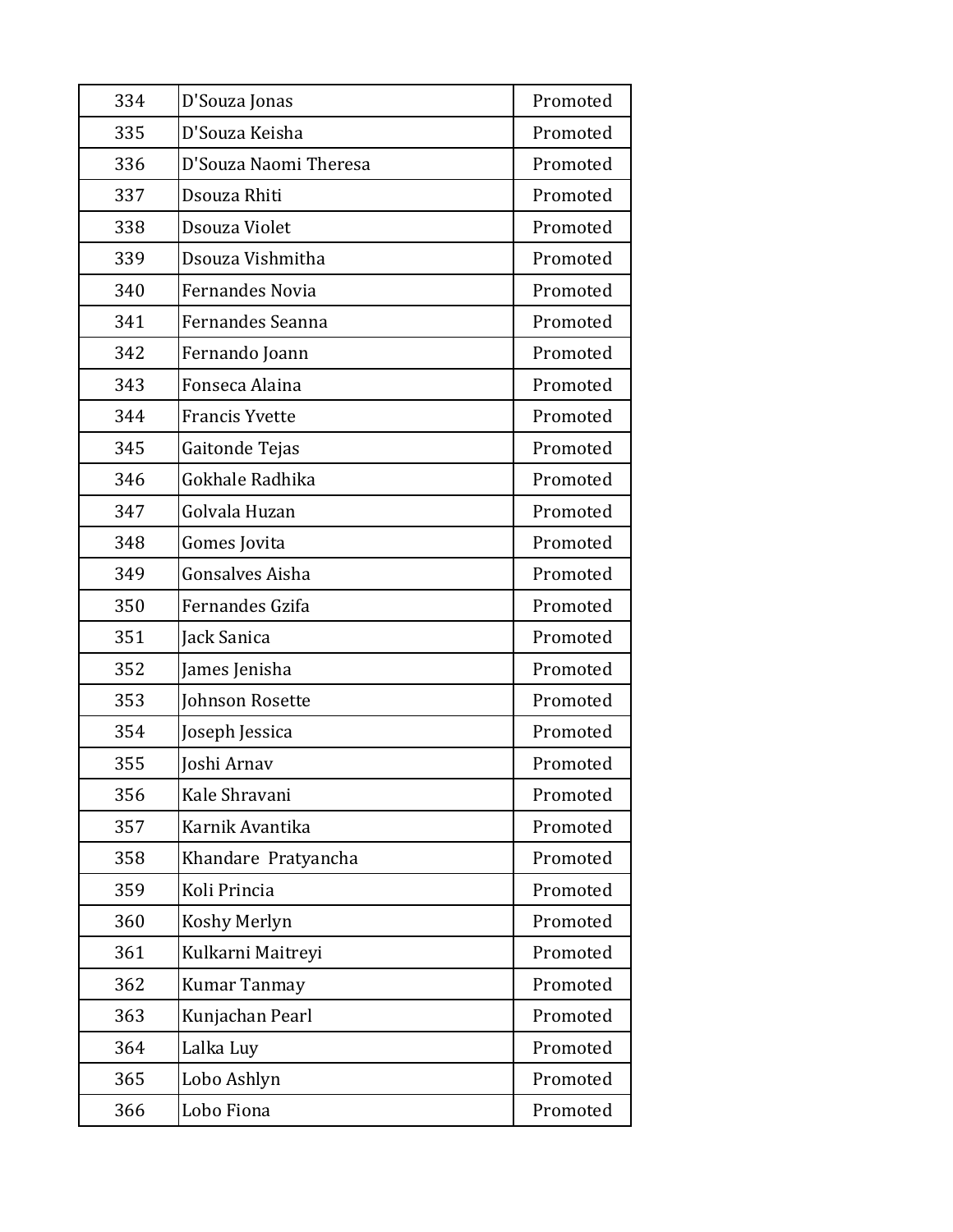| 367 | Lobo Malaika Kevin      | Promoted |
|-----|-------------------------|----------|
| 368 | Lobo Simblin            | Promoted |
| 369 | Lobo Tahira             | Promoted |
| 370 | Lopes Cheril            | Promoted |
| 371 | Lopes Elsi              | Promoted |
| 372 | Machado Jenisa          | Promoted |
| 373 | Machado Venessa         | Promoted |
| 374 | Mendonca Jinelle Sheila | Promoted |
| 375 | Mendonca Tiara          | Promoted |
| 376 | Menezes Sian            | Promoted |
| 377 | Mohta Devshree          | Promoted |
| 378 | Monteiro Hazel          | Promoted |
| 379 | Nagda Shweni            | Promoted |
| 380 | Nair Krishnapriya       | Promoted |
| 381 | Pandey Kshitij          | Promoted |
| 382 | Parulekar Aastha        | Promoted |
| 383 | Patade Tanvi            | Promoted |
| 384 | Patil Aniruddh          | Promoted |
| 385 | Patil Saayali           | Promoted |
| 386 | Patil Shrawani          | Promoted |
| 387 | Pellissery Regina       | Promoted |
| 388 | Pereira Rochelle        | Promoted |
| 389 | Perumadan Rianne Rose   | Promoted |
| 390 | Pethe Samruddhi         | Promoted |
| 391 | <b>Pulical Dave</b>     | Promoted |
| 392 | Rai Anjali              | Promoted |
| 393 | Rodrigues Alden         | Promoted |
| 394 | Rodrigues Alisha        | Promoted |
| 395 | Rodrigues Jasline       | Promoted |
| 396 | Rodrigues Mark          | Promoted |
| 397 | Rodrigues Rhea          | Promoted |
| 398 | Rumao Jessica           | Promoted |
| 399 | Sagarika Sijal          | Promoted |